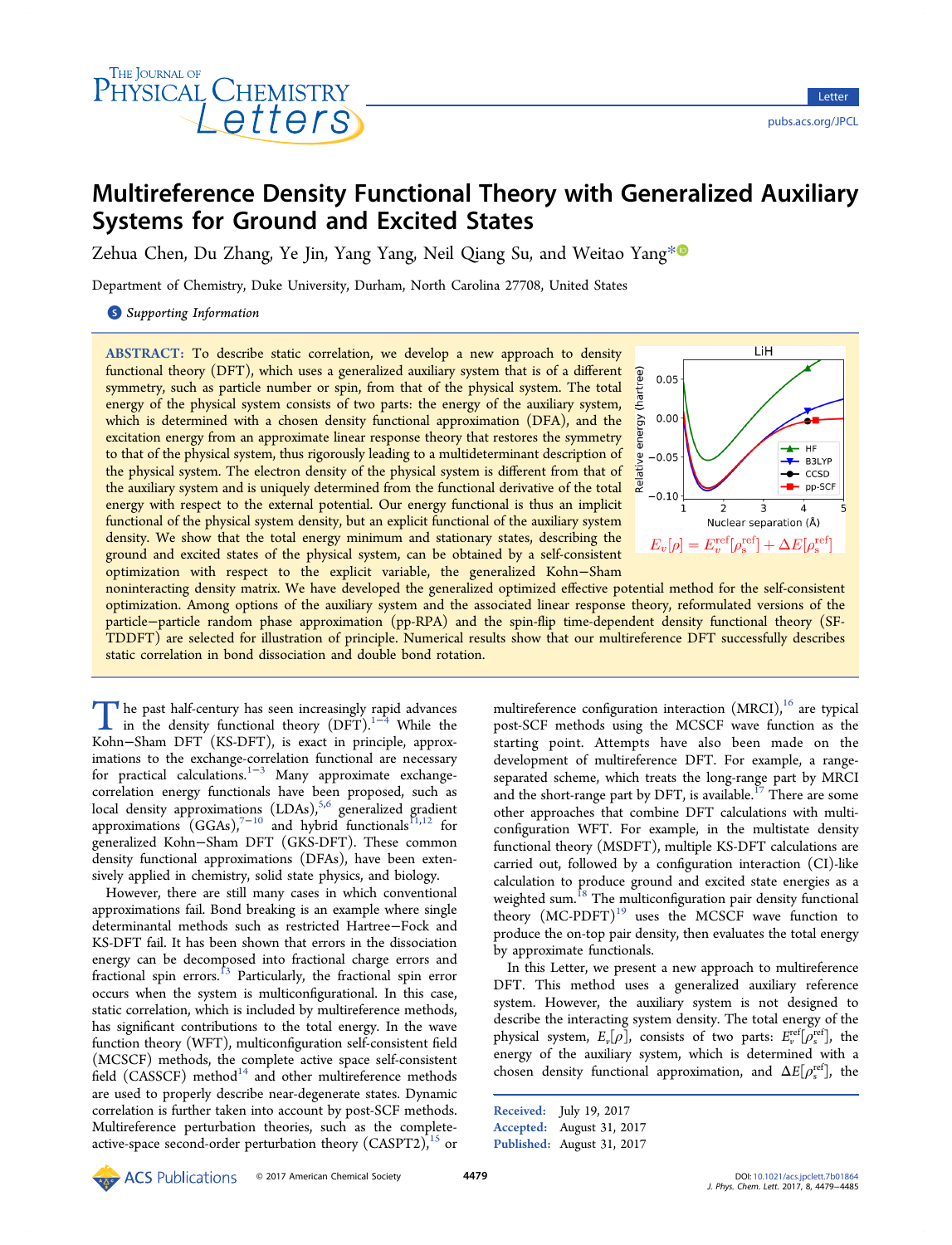excitation energy from an approximate linear response theory that restores the symmetry to that of the physical system, which leads to a multideterminant description of the physical system naturally and rigorously. Thus,

$$
E_{\nu}[\rho] = E_{\nu}^{\text{ref}}[\rho_{s}^{\text{ref}}] + \Delta E[\rho_{s}^{\text{ref}}]
$$
\n(1)

where  $\rho$  is the density of the physical system to be studied, and  $\rho_{\rm s}^{\rm ref}$  is the density matrix of the noninteracting auxiliary reference system. The excited state energy functionals for the physical system are directly available by selecting different target states in the  $\Delta E$  term:

$$
E_{\nu,n}[\rho_n] = E_{\nu}^{\text{ref}}[\rho_s^{\text{ref}}] + \Delta E_n[\rho_s^{\text{ref}}]
$$
\n(2)

where  $n$  indicates the energy level. In combination with the linear response theory, multireference effects are included. Specifically, N-electron physical systems can be recovered from an  $(N - 2)$ -electron system with two-electron addition excitation energies provided by the particle−particle random phase approximation (pp-RPA).<sup>[20](#page-5-0)−[22](#page-5-0)</sup> Similarly, low-spin states can be generated by spin-flip excitations from the linear response theory as in the spin-flip time-dependent DFT (SF- $T\text{DDFT}$ ),<sup>[23](#page-5-0)–[26](#page-5-0)</sup> from a high-spin reference. These two methods are only examples to demonstrate our approach. There may exist other variants such as two-electron removal, one-electron addition/removal, and multiple spin flips.

Note that without self-consistently optimizing the electron density of the physical system  $\rho$ , eqs 1 and 2 revert to known approaches within the context of the pp-RPA and the SF-TDDFT for ground and excited energy calculations based on the self-consistent optimization of  $E_v^{\text{ref}}[\rho_s^{\text{ref}}]$  with respect to  $\rho_s^{\text{ref}},$ which is just a regular ground state  $(G)KS$  calculation for the auxiliary system. This simplification recovers  $post(G)KS$ calculations of the ground and excited states of the physical system.<sup>23,25,2</sup>

The key advancement in our work is to recognize eqs 1 and 2 as total energy functionals of the physical system density  $\rho$ . This functional has major differences from the traditional  $(G)$ KS functional—it does not have the form of common (G)KS-DFT, and it naturally and rigorously has multiconfiguration description of the ground and excited states. Viewed as a density functional, the ground state energy is given by the minimum of eq 1:

$$
E_{\nu}(N) = \min_{\rho \to N} E_{\nu}[\rho]
$$
\n(3)

and the energies of excited states are given by the stationary solutions of  $\bar{E}_{v,n}[\rho_n]$ . The electron density,  $\rho(\mathbf{r})$ , of the physical system is different from  $\rho_s^{\text{ref}}$ , that of the auxiliary system, and is uniquely determined from the functional derivative of the total energy with respect to the external potential  $(v(\mathbf{r}))$ :

$$
\rho(\mathbf{r}) = \left(\frac{\delta E_{\nu}(N)}{\delta \nu(\mathbf{r})}\right)_{N} \tag{4}
$$

In order to achieve self-consistency required in eq 3, optimization with respect to the physical density  $\rho$  is necessary, which would seem very challenging. However, since the total energy (eq 1) is given explicitly in terms of the auxiliary density matrix  $\rho_{\rm s}^{\rm ref}$ , and the physical density  $\rho$  is uniquely determined by  $\rho_s^{\rm ref}$  as in eq 4 (see the [Supporting Information](http://pubs.acs.org/doi/suppl/10.1021/acs.jpclett.7b01864/suppl_file/jz7b01864_si_001.pdf) for a specific case), we can view the energy also as a functional of  $\rho_s^{\text{ref}}$ explicitly:

$$
E_{\nu}[\rho] = E_{\nu}[\rho_{\rm s}^{\rm ref}[\rho]] \tag{5}
$$

Consequently, the variation with respect to  $\rho$  is directly connected to the variation with respect to  $\rho_s^{\text{ref}}$ :

$$
\delta E_{\nu}[\rho] = \int \frac{\delta E_{\nu}}{\delta \rho_{s}^{\text{ref}}(\mathbf{r}, \mathbf{r}') } \frac{\delta \rho_{s}^{\text{ref}}(\mathbf{r}, \mathbf{r}')}{\delta \rho(\mathbf{r}'')} \delta \rho(\mathbf{r}'') \, d\mathbf{r} \, d\mathbf{r}' \, d\mathbf{r}''
$$
\n(6)

$$
=\int H_{\rm s}^{\rm ref}(\mathbf{r}',\,\mathbf{r})\delta\rho_{\rm s}^{\rm ref}(\mathbf{r},\,\mathbf{r}')\,\mathrm{d}\mathbf{r}\,\mathrm{d}\mathbf{r}'\tag{7}
$$

where the auxiliary Hamiltonian is defined as

$$
H_{\rm s}^{\rm ref}(\mathbf{r}',\mathbf{r}) = \frac{\delta E_{\nu}[\rho_{\rm s}^{\rm ref}]}{\delta \rho_{\rm s}^{\rm ref}(\mathbf{r},\mathbf{r}')} \tag{8}
$$

Therefore, optimization with respect to  $\rho_s^{\text{ref}}$  is necessary for the minimum required in eq 3, namely,  $\delta E_v[\rho] = 0$ . The energy gradient, eq 8, allows the optimization in terms of  $\rho_{\rm s}^{\rm ref}$ . Another approach is to carry out the optimization in terms of orbitals  $\{\phi_i(\mathbf{r})\}\$ , which constitutes the auxiliary noninteracting density matrix  $\rho_s^{\text{ref}}$ :

$$
\rho_{s}^{\text{ref}} = \sum_{i} |\phi_{i}\rangle\langle\phi_{i}| \tag{9}
$$

using the energy gradient

$$
\frac{\delta E_{\nu}[\rho]}{\delta \phi_i^* (\mathbf{r})} = \int d\mathbf{r}' H_s^{\text{ref}} (\mathbf{r}, \mathbf{r}') \phi_i(\mathbf{r}')
$$
\n(10)

Alternatively, we can also find the stationary condition for the SCF solution. Since the auxiliary system remains in a ground state (not of the same external potential) described by a single determinant, any  $\delta \rho_s^{\text{ref}}(\mathbf{r}, \mathbf{r}')$  near a stationary point  $\rho_s^*$  can be expressed as

$$
\delta \rho_s^{\text{ref}} = \rho_s^* \delta \rho_s^{\text{ref}} (1 - \rho_s^*) + (1 - \rho_s^*) \delta \rho_s^{\text{ref}} \rho_s^* \tag{11}
$$

The stationary solution satisfies  $[H_s^{\text{ref}}, \rho_s^*] = 0$ , which ensures

$$
\delta E_{\nu}[\rho_{\rm s}^{\rm ref}[\rho]] = \text{Tr}(\mathbf{H}_{\rm s}^{\rm ref} \delta \rho_{\rm s}^{\rm ref}) = 0 \tag{12}
$$

There are different ways to obtain the SCF solution. We here develop the generalized optimized effective potential (GOEP) method<sup>[28](#page-5-0)</sup> (see the [Supporting Information\)](http://pubs.acs.org/doi/suppl/10.1021/acs.jpclett.7b01864/suppl_file/jz7b01864_si_001.pdf) to indirectly vary  $\rho_s^{\text{ref}}$ , by optimizing a nonlocal effective potential  $v^{\text{GOEP}}$  until

$$
\frac{\delta E_{\nu}}{\delta(\nu^{\text{GOEP}})_{ai}} = 0
$$
\n(13)

where  $(v^{\text{GOEP}})_{ai}$  stands for the occupied-virtual block of the nonlocal potential.

Within our approach, excited states are treated on the same footing as the ground state. To calculate the energy of the excited state, we minimize the excited-state energy functional, eq 2 with respect to  $\rho_s^{\text{ref}}$ . The excited-state information, namely, the stationary nature, not the energy minimum, is built in  $\Delta E_n[\rho_{s}^{\text{ref}}]$ , the excitation energy part of the functional. The minimization with respect to  $\rho_s^{\text{ref}}$  is justified, because even in the calculation of excitation energies, the auxiliary system remains in a ground state of the effective Hamiltonian  $H_s^{\text{ref}}$ . The minimization with respect to  $\rho_s^{\text{ref}}$  is a part of the search for the optimal auxiliary system for the stationary state (the excited states), the other part being the construction of the excitation energy functional  $\Delta E_n[\rho_s^{\text{ref}}]$ .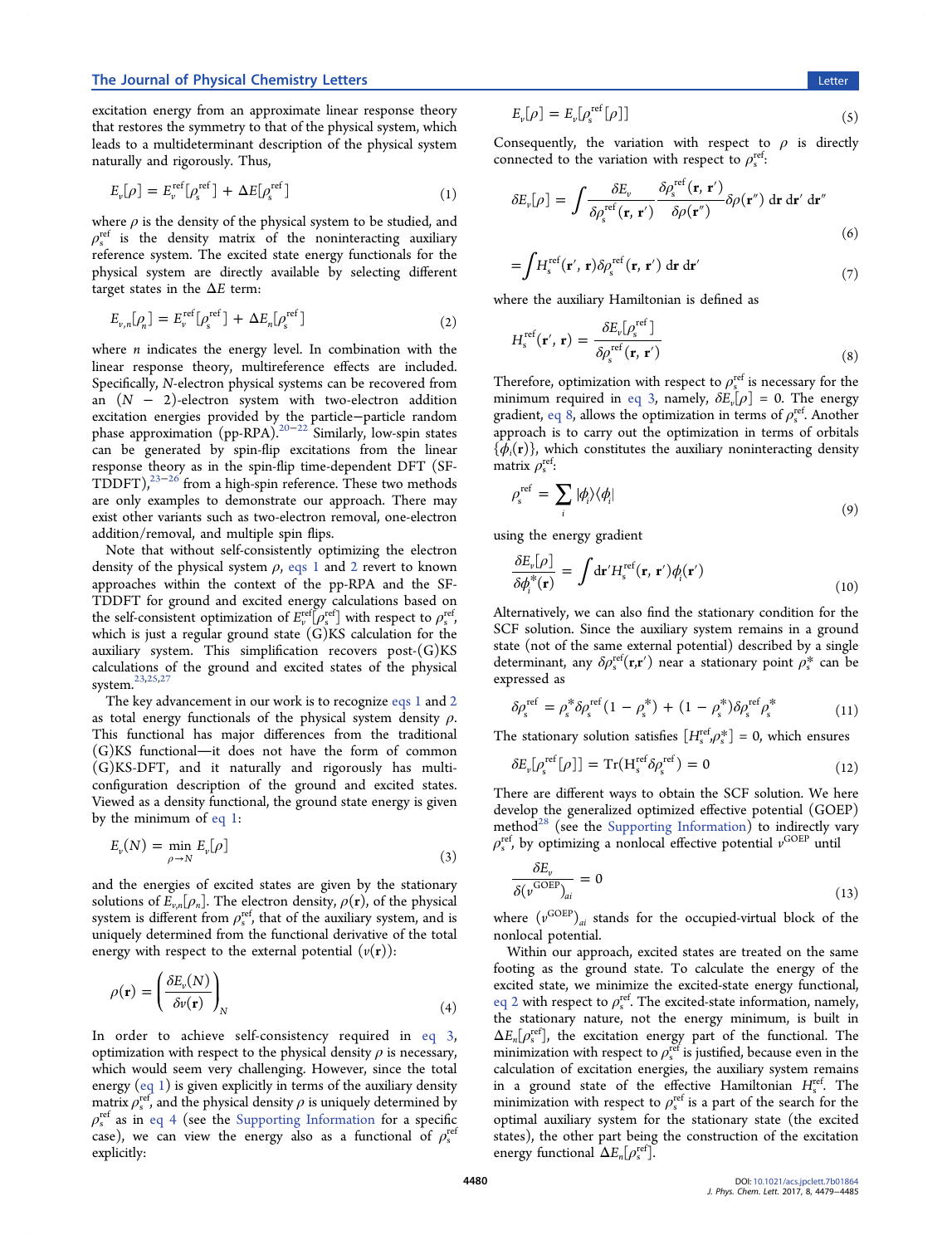<span id="page-2-0"></span>

Figure 1. Relative energies of H<sub>2</sub>, LiH, BH, and HF molecules with respect to corresponding dissociated atoms. The cc-pVTZ basis set has been used.

We now consider two specific functionals. Both the pp-RPA and the SF-TDDFT have been carried out as post-DFT approaches. Here we need to reformulate them as a functional of the noninteracting auxiliary system density matrix  $\rho_{s,a}^{\text{ref}}$ Consider an N-electron physical system, within the pp-RPA,<sup>[20](#page-5-0)</sup><br>reft reft.  $E_v^{\text{ref}}[\rho_s^{\text{ref}}]$  is the energy of the corresponding  $(N-2)$ -electron auxiliary system described with DFA. The two-electron addition excitation energy from the pp-RPA reads

$$
\Delta E_n^{+2e} = \left[ \left( X^{+2e,n} \right)^{\dagger} \left( Y^{+2e,n} \right)^{\dagger} \right] \begin{bmatrix} \mathbf{A} & \mathbf{B} \\ \mathbf{B}^{\mathrm{T}} & \mathbf{C} \end{bmatrix} \begin{bmatrix} X^{+2e,n} \\ Y^{+2e,n} \end{bmatrix} \tag{14}
$$

where  $X^{+2e,n}$  and  $Y^{+2e,n}$  are eigenvectors of the pp-RPA matrix, which correspond to the nth two-electron addition state. The A and C matrices are rewritten into noncanonical forms: $<sup>2</sup>$ </sup>

$$
\mathbf{A}_{ab,cd} = \langle \phi_a^{\dagger} | \hat{F} | \phi_c^{\dagger} \rangle \langle \phi_b^{\dagger} | \phi_d^{\dagger} \rangle + \langle \phi_b^{\dagger} | \hat{F} | \phi_d^{\dagger} \rangle \langle \phi_a^{\dagger} | \phi_c^{\dagger} \rangle + \frac{1}{2} \langle ab \rangle \tag{15}
$$

$$
\mathbf{C}_{ij,kl} = -\langle \phi_i | \hat{F} | \phi_k \rangle \langle \phi_j | \phi_l \rangle - \langle \phi_j | \hat{F} | \phi_l \rangle \langle \phi_i | \phi_k \rangle + \frac{1}{2} \langle i j || kl \rangle
$$
\n(16)

where  $\hat{F}$  is the noninteracting (G)KS Hamiltonian for the auxiliary system:

$$
\hat{F} = \frac{\delta E_v^{\text{ref}}[\rho_s^{\text{ref}}]}{\delta \rho_s^{\text{ref}}}
$$
\n(17)

The B matrix is

$$
\mathbf{B}_{ab,ij} = \frac{1}{2} \langle ab||ij\rangle \tag{18}
$$

Similarly, with the SF-TDDFT,  $E_v^{\text{ref}}[\rho_s^{\text{ref}}]$  is the energy of the corresponding high-spin auxiliary system described with DFA. The spin-flip excitation energy from the collinear SF-TDDFT with the Tamm−Dancoff approximation (TDA) is

$$
\Delta E_n^{\rm SF} = (X^n)^{\dagger} \mathbf{A} X^n \tag{19}
$$

where  $X^n$  is the eigenvector corresponding to the *n*th spinflipped state. The noncanonical form of the A matrix here is (following what has been done in refs [29](#page-5-0)−[31](#page-5-0) for the TDDFT/ TDA)

$$
\mathbf{A}_{\pi i,\overline{b}j} = \langle \phi_{\overline{a}} | \hat{F} | \phi_{\overline{b}} \rangle \langle \phi_i | \phi_j \rangle - \langle \phi_i | \hat{F} | \phi_j \rangle \langle \phi_{\overline{a}} | \phi_{\overline{b}} \rangle - c_{\text{HF}} \langle i \overline{b} | j \overline{a} \rangle \tag{20}
$$

where  $c_{HF}$  is the percentage of the exact exchange in the functional used. The bars on top of the spatial orbital indices denotes  $\beta$  spins. It is easy to see that  $\overline{\Delta}E_n^{+2e}$  and  $\Delta E_n^{SF}$  are rotational invariant, as long as the orbital rotation does not mix the occupied and virtual spaces. Thus, given a density matrix  $\rho_{\rm s}^{\rm ref}$ , the total energy is uniquely determined. The multireference DFT functionals generated are denoted pp-SCF and SF-SCF, while the original methods are abbreviated as pp and SF. We add "@DFA" after the name to indicate which DFA is used as the reference functional. For example, "pp@HF" stands for the regular pp-RPA with the Hartree−Fock functional. For the sake of simplicity, we omit this suffix when using the Hartree−Fock reference functional. Analytic gradients used in the optimization are shown in the [Supporting Information.](http://pubs.acs.org/doi/suppl/10.1021/acs.jpclett.7b01864/suppl_file/jz7b01864_si_001.pdf)

To illustrate the ability of this method to describe systems with multireference characters, we tested the methods with single bond dissociation and double bond rotation. Excitation energies in atoms and small molecules are computed as well. In this work, pp and pp-SCF calculations are performed with restricted singlet references with two electrons removed,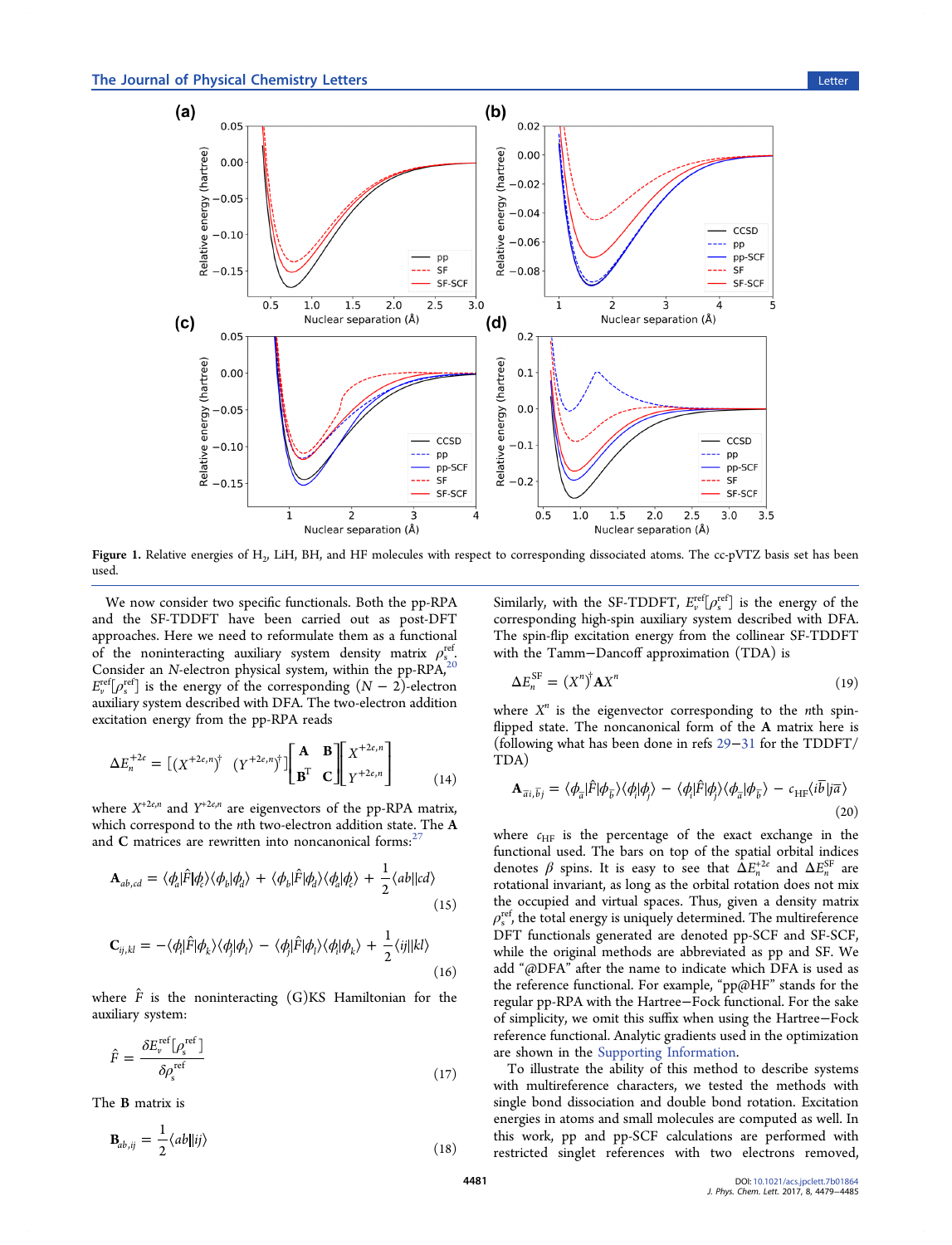followed by spin-adapted calculations. For the SF and SF-SCF, restricted open-shell high-spin triplet references are used. The target states are either singlet or  $M<sub>z</sub> = 0$  triplet. Since the SF-TDA is spin-incomplete, there will be spin contamination in the target states. The spin contamination observed in SF-SCF calculations is smaller than or comparable to that produced by the SF. Generally, the SCF density matrix for the reference DFA calculation is suitable to be used as the initial guess for  $\rho_s^{\text{ref}}$ . However, there are cases that this initial guess leads the optimization to be trapped in a local minimum. In these cases, density matrices from converged calculations of similar structures (bond stretch or shrink) may be utilized. The auxiliary system energy is computed with the Hartree−Fock functional unless the DFA functional is specified otherwise. Our methods have been implemented in the  $QM^4D^{32}$  $QM^4D^{32}$  $QM^4D^{32}$  package. Coupled-cluster singles and doubles (CCSD)<sup>[33](#page-5-0)</sup> calculations for single bond molecules and ethylene are performed with Gaussian 09.<sup>[34](#page-5-0)</sup>

The proper description of single bond breaking is challenging for single reference methods. It is well-known that restricted (G)KS-DFT/Hartree−Fock produces a wrong dissociation limit. Although unrestricted (G)KS-DFT/Hartree−Fock is reasonable in the energy of dissociated atoms, it has serious spin contamination problems and incorrect spin densities when the nuclear separation is large. Multireference methods are capable of predicting the correct dissociation limit. However, the conventional SF-TDA/SF-CIS usually underestimates the binding energy.[35](#page-5-0)−[39](#page-6-0) The pp-RPA could suffer from the problem that orbitals of the  $(N - 2)$ -electron system are too  $control, 27$  $control, 27$  leading to underestimated equilibrium bond lengths for the ground state. We expect the optimization of density in our methods to improve the description. Dissociation curves of  $H<sub>2</sub>$ , LiH, BH, and HF molecules are shown in [Figure](#page-2-0) [1](#page-2-0), with pp, pp-SCF, SF and SF-SCF results. CCSD results are also shown for reference, except in  $H_2$ . In the case of  $H_2$ , the pp-RPA result is exact, and the  $N - 2$  density is simply zero, thus making the self-consistent calculation unnecessary.<sup>[20](#page-5-0)</sup> Binding energies and equilibrium bond lengths are presented in Tables 1 and 2. It can be seen that the description for single

Table 1. Binding Energies (eV) for  $H<sub>2</sub>$ , LiH, BH, and HF Computed with the cc-pVTZ Basis Set

| molecule | CCSD | pp   | $pp-SCF$ | <b>SF</b> | SF-SCF |
|----------|------|------|----------|-----------|--------|
| Н,       |      | 4.70 |          | 3.73      | 4.13   |
| LiH      | 2.44 | 2.39 | 2.46     | 1.22      | 1.91   |
| BН       | 3.94 | 3.15 | 4.15     | 2.96      | 3.20   |
| HF       | 6.71 | 0.18 | 5.36     | 2.45      | 4.69   |
| $MAD^a$  |      | 2.46 | 0.53     | 1.86      | 0.96   |

 ${}^a$ Mean absolute deviations from CCSD values. For  $H_2$ , the standard value is chosen as the pp-RPA value. There is no error for pp and pp-SCF in this case, so MAD's for pp and pp-SCF are only computed for LiH, BH, and HF.

bond dissociation is significantly improved. Both the dissociation energy and the equilibrium bond length become more accurate after achieving self-consistency. The error in the equilibrium bond length is greatly reduced as the orbitals of the  $(N - 2)$ -electron reference relax during the variation. For the LiH molecule, the pp-SCF curve coincides with the CCSD result. The pp-RPA predicts a state crossing around 1.2 Å for the HF molecule, which does not exist in the CCSD

| Table 2. Equilibrium Bond Lengths $(A)$ for $H2$ , LiH, BH, |  |  |  |
|-------------------------------------------------------------|--|--|--|
| and HF Computed with the cc-pVTZ Basis Set                  |  |  |  |

| molecule | CCSD  | pp    | pp-SCF                   | SF    | SF-SCF |
|----------|-------|-------|--------------------------|-------|--------|
| Н,       |       | 0.745 | $\overline{\phantom{m}}$ | 0.779 | 0.758  |
| LiH      | 1.609 | 1.625 | 1.608                    | 1.673 | 1.637  |
| BН       | 1.236 | 1.209 | 1.223                    | 1.225 | 1.219  |
| HF       | 0.917 | 0.857 | 0.911                    | 0.936 | 0.919  |
| $MAD^a$  |       | 0.034 | 0.007                    | 0.032 | 0.015  |

<sup>a</sup>Mean absolute deviations from CCSD values. For  $H_2$ , the standard value is chosen as the pp-RPA value. There is no error for pp and pp-SCF in this case, so MAD's for pp and pp-SCF are only computed for LiH, BH, and HF.

calculation. The pp-SCF corrects this behavior, making the curve relatively similar to the CCSD result.

The choice of the linear response theory affects the overall accuracy. First, the linear response theory selected determines what configurations are considered in the target state. Second, even for conventional post-SCF excitation energy calculations, the SF-TDA and the pp-RPA certainly differ. The optimization is expected to improve the quality of the total energy over the parent linear response theory, thus the overall accuracy relies on the method chosen.

Although the Hartree−Fock functional is mostly used in this work as the reference DFA (the reason is given in the [Supporting Information](http://pubs.acs.org/doi/suppl/10.1021/acs.jpclett.7b01864/suppl_file/jz7b01864_si_001.pdf)), subsequent works using functionals which have a good performance can follow straightforwardly. With the Hartree−Fock reference, the SF-TDA reduces to SF-CIS,  $35,36$  $35,36$  $35,36$  which makes SF-SCF@HF equivalent to MCSCF with spin-flipped configurations from the high-spin configuration. However, even with the Hartree−Fock reference, the pp-SCF@ HF energy is not equal to an expectation value of a multiconfigurational wave function on the Hamiltonian. This makes pp-SCF different from MCSCF. Figure 2 shows an



Figure 2. Relative energy of HF molecule with respect to dissociated atoms. The 6-31G\* basis set has been used.

example where a DFT reference (the HFLYP functional, 100% Hartree-Fock exchange, 100% LYP correlation<sup>[8](#page-5-0)</sup>) is used. Compared to SF-SCF@HF, SF-SCF@HFLYP gives slightly better binding energy, which may be attributed to the fact that DFT references provide dynamic correlation, in addition to the static correlation contribution, which is already included by the multireference calculation.

The double bond rotation, for example, the ethylene torsion, is another example that static correlation contribution is significant. In this case, even the CCSD produces an unphysical cusp, because the Hartree−Fock calculation is already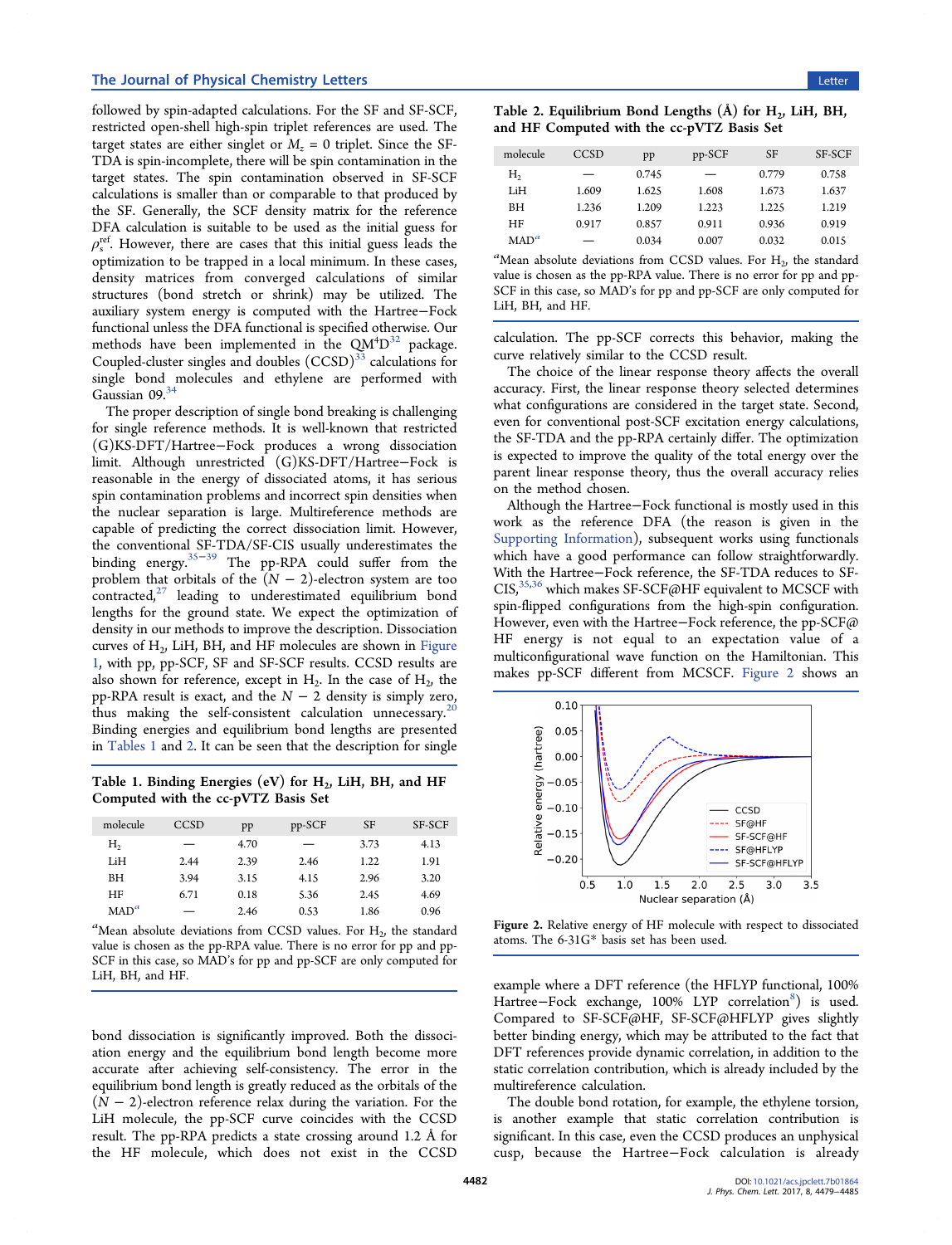<span id="page-4-0"></span>qualitatively incorrect. Unlike the N-electron singlet ethylene, the  $(N - 2)$ -electron singlet for the pp-RPA and the high spin triplet for spin-flip methods are single determinantal. This fact makes the pp-RPA and the SF-TDDFT suitable for this problem. As shown in Figure 3, they will not give an unphysical cusp, but the barrier height is not optimal. Self-consistency corrects the barrier heights to be closer to the MR-ccCA value.<sup>[40](#page-6-0)</sup>



Figure 3. Relative energy of twisted ethylene with respect to flat ethylene. The cc-pVTZ basis set has been used. Structures are adapted from ref [40.](#page-6-0) The carbon−carbon distance varies when the torsion angle  $\theta$  changes,  $r_{CC} = (1.339 + 0.12\theta/90)$  Å. Other parameters are fixed,  $r_{\text{CH}}$  = 1.0856 Å, ∠HCH = 121.2°.

These results demonstrate that the pp-SCF and SF-SCF are good ground state multireference energy functionals. Since their parent methods are mostly used to calculate excitation energies, it is also worthwhile to investigate their performance on excited states. Atomic excitation energies and molecular vertical excitation energies are presented in Tables 3 and 4. For atomic excitation energies, self-consistency seems not to change the results much, especially for the SF-SCF. Larger modifications occur when the pp-SCF calculates excitation energies for the oxygen atom. For molecular excitations, The

| Table 3. Atomic Excitation Energies $(eV)^a$ |  |  |  |  |  |  |
|----------------------------------------------|--|--|--|--|--|--|
|----------------------------------------------|--|--|--|--|--|--|

| term             | reference | pp   | pp-SCF | SF   | SF-SCF |
|------------------|-----------|------|--------|------|--------|
| Be               |           |      |        |      |        |
| 3p               | 2.73      | 2.74 | 2.74   | 2.06 | 2.11   |
| 1 <sub>p</sub>   | 5.28      | 5.34 | 5.34   | 5.60 | 5.25   |
| Mg               |           |      |        |      |        |
| ${}^{3}P$        | 2.71      | 2.58 | 2.59   | 2.07 | 2.14   |
| ${}^{1}P$        | 4.35      | 4.27 | 4.28   | 4.49 | 4.17   |
| Ca               |           |      |        |      |        |
| ${}^{3}P$        | 1.79      | 1.66 | 1.68   | 1.26 | 1.32   |
| $\circ$          |           |      |        |      |        |
| $\mathrm{^{1}D}$ | 1.97      | 1.75 | 2.02   | 2.09 | 2.04   |
| ${}^{1}S$        | 4.19      | 2.98 | 3.46   | 4.61 | 4.54   |
| S                |           |      |        |      |        |
| $\mathrm{^{1}D}$ | 1.15      | 1.20 | 1.30   | 1.21 | 1.15   |
| ${}^{1}S$        | 2.75      | 1.95 | 2.09   | 3.07 | 3.02   |
| $\mathrm{MAD}^b$ |           | 0.30 | 0.22   | 0.36 | 0.28   |

<sup>a</sup>The cc-pVTZ basis set has been used in the calculation for Ca, while the aug-cc-pVTZ basis set has been used for other calculations. Reference values are Be: experimental values from ref [41](#page-6-0). Mg: experimental values from ref [42](#page-6-0). Ca: computed values from CR-EOM- $CCSD(T)$ .<sup>[43](#page-6-0)</sup> O and S: experimental values from ref [44.](#page-6-0)  $b$ Mean absolute deviations from reference values.

Table 4. Molecular Vertical Excitation Energies  $(eV)^a$ 

| term                     | reference | pp   | pp-SCF | SF   | SF-SCF |
|--------------------------|-----------|------|--------|------|--------|
| BH                       |           |      |        |      |        |
| $\rm{^{3}\Pi}$           | 1.27      | 1.66 | 1.61   | 0.77 | 1.03   |
| $\rm ^1\Pi$              | 2.85      | 3.18 | 3.52   | 3.17 | 2.95   |
| $CH+$                    |           |      |        |      |        |
| $\rm{^{3}\Pi}$           | 1.15      | 1.72 | 1.59   | 0.54 | 0.87   |
| $\rm ^1\Pi$              | 3.07      | 3.60 | 3.91   | 3.21 | 3.09   |
| CO                       |           |      |        |      |        |
| $\rm{^{3}\Pi}$           | 6.32      | 5.63 | 6.47   | 5.42 | 6.17   |
| $\rm ^1\Pi$              | 8.51      | 7.84 | 9.29   | 8.98 | 9.23   |
| $N_{2}$                  |           |      |        |      |        |
| ${}^{3}\Sigma_{u}^{+}$   | 7.75      | 8.32 | 9.03   | 7.96 | 7.51   |
| ${}^{1}\Pi_{g}$          | 9.31      | 9.81 | 10.52  | 9.72 | 9.51   |
| ethylene                 |           |      |        |      |        |
| $^3\mbox{B}_{1\mbox{u}}$ | 4.5       | 3.94 | 4.48   |      |        |
| $^1\mbox{B}_{1\mbox{u}}$ | 7.8       | 6.28 | 8.69   |      |        |
| MAD <sup>b</sup>         |           | 0.63 | 0.66   | 0.44 | 0.24   |
|                          |           |      |        |      |        |

a The aug-cc-pVDZ basis set has been used for the calculations of ethylene excitation energies. For other molecules, the aug-cc-pVTZ basis set has been used. Reference values: BH and CH<sup>+</sup>: computed values using  $CR\text{-EOM-CCSD(T)}^{43}$  $CR\text{-EOM-CCSD(T)}^{43}$  $CR\text{-EOM-CCSD(T)}^{43}$  CO and  $N_2$ : experimental values from Ref [45.](#page-6-0) Ethylene: computed values from Ref  $46$ .  $\frac{b}{b}$  Mean absolute deviations from reference values.

pp-SCF outperforms the pp-RPA on singlet−triplet gaps, but singlet−singlet gaps seem to get overestimated. The SF-SCF generally performs better than the nonself-consistent SF.

In conclusion, we have presented a new DFT approach. It uses the (G)KS description for the auxiliary systems, but for the physical system, the energy functional is a major departure from the (G)KS energy functional form. The utilization of generalized auxiliary systems, combined with the linear response theory, leads to natural and rigorous multireference energy functionals. Currently the GOEP method is used to obtain self-consistency, and the pp-RPA and the SF-TDDFT are shown as examples. Numerical results show the capability of our method for describing systems with multireference character such as single bond breaking and double bond rotation. Significant improvement in the energy profile, including relative energies and equilibrium geometries, is observed when comparing this method with corresponding parent methods. Excitation energies are also evaluated. As a method that describes the ground state and excited states on the same footing, it delivers better or comparable accuracy for excitation energies compared to the nonself-consistent pp-RPA and the SF-TDDFT. In order to explore more possibilities on reference functionals, a new and better DFT functional, such as the  $LOGC^{47}$  $LOGC^{47}$  $LOGC^{47}$  may be applied. This work opens promising pathways to describe static/strong correlation within the density functional theory framework.

## ■ ASSOCIATED CONTENT

## **6** Supporting Information

The Supporting Information is available free of charge on the [ACS Publications website](http://pubs.acs.org) at DOI: [10.1021/acs.jpclett.7b01864.](http://pubs.acs.org/doi/abs/10.1021/acs.jpclett.7b01864)

> Specific example of the derivation of the physical density, details about the generalized optimized effective potential method, analytic gradients for both the pp-RPA and the SF-TDA, and possible problem for the optimization method [\(PDF\)](http://pubs.acs.org/doi/suppl/10.1021/acs.jpclett.7b01864/suppl_file/jz7b01864_si_001.pdf)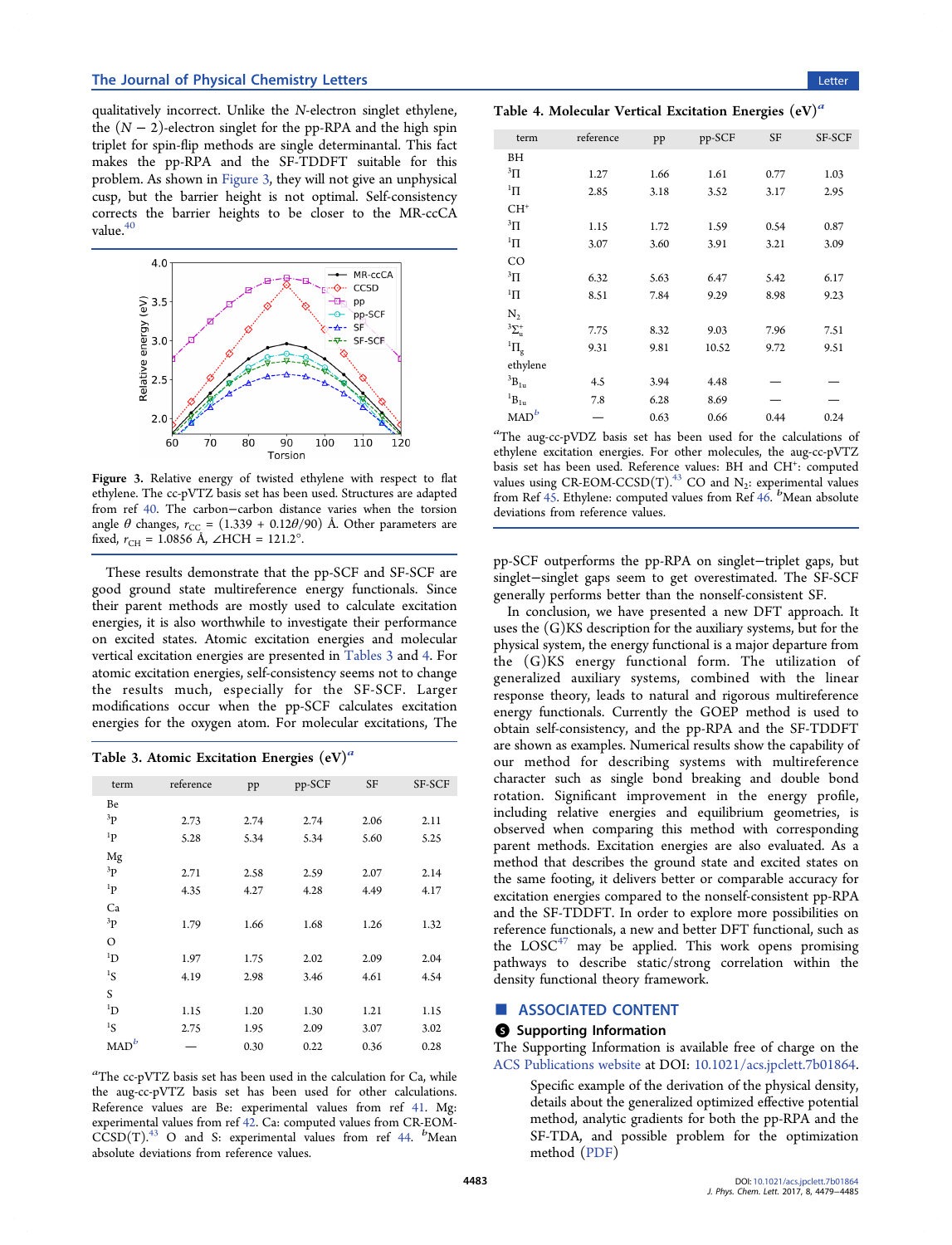# <span id="page-5-0"></span>■ AUTHOR INFORMATION

## Corresponding Author

\*E-mail: [weitao.yang@duke.edu](mailto:weitao.yang@duke.edu).

#### ORCID<sup>®</sup>

Weitao Yang: [0000-0001-5576-2828](http://orcid.org/0000-0001-5576-2828)

### Notes

The authors declare no competing financial interest.

# ■ ACKNOWLEDGMENTS

Z.C. appreciates the support from the National Institute of General Medical Sciences of the National Institutes of Health under award number R01-GM061870. Z.C. and D.Z. appreciate the support from the Center for the Computational Design of Functional Layered Materials, an Energy Frontier Research Center funded by the U.S. Department of Energy, Office of Science, Basic Energy Sciences under Award # DE-SC0012575. W.Y. appreciates the support from the National Science Foundation (CHE-1362927).

## ■ REFERENCES

(1) Hohenberg, P.; Kohn, W. Inhomogeneous Electron Gas. Phys. Rev. 1964, 136, B864.

(2) Kohn, W.; Sham, L. J. Self-consistent Equations Including Exchange and Correlation Effects. Phys. Rev. 1965, 140, A1133.

(3) Levy, M. Universal Variational Functionals of Electron Densities, First-Order Density Matrices, and Natural Spin-Orbitals and Solution of the v-Representability Problem. Proc. Natl. Acad. Sci. U. S. A. 1979, 76, 6062−6065.

(4) Gross, E. K.; Dreizler, R. M. Density Functional Theory; Springer Science & Business Media: Berlin, 2013; Vol. 337.

(5) von Barth, U.; Hedin, L. A Local Exchange-Correlation Potential for the Spin Polarized Case. I. J. Phys. C: Solid State Phys. 1972, 5, 1629.

(6) Vosko, S. H.; Wilk, L.; Nusair, M. Accurate Spin-Dependent Electron Liquid Correlation Energies for Local Spin Density Calculations: a Critical Analysis. Can. J. Phys. 1980, 58, 1200−1211.

(7) Becke, A. D. Density-Functional Exchange-Energy Approximation with Correct Asymptotic Behavior. Phys. Rev. A: At., Mol., Opt. Phys. 1988, 38, 3098.

(8) Lee, C.; Yang, W.; Parr, R. G. Development of the Colle-Salvetti Correlation-Energy Formula into a Functional of the Electron Density. Phys. Rev. B: Condens. Matter Mater. Phys. 1988, 37, 785.

(9) Perdew, J. P.; Wang, Y. Accurate and Simple Analytic Representation of the Electron-Gas Correlation Energy. Phys. Rev. B: Condens. Matter Mater. Phys. 1992, 45, 13244.

(10) Perdew, J. P.; Burke, K.; Ernzerhof, M. Generalized Gradient Approximation Made Simple. Phys. Rev. Lett. 1996, 77, 3865.

(11) Becke, A. D. Density-Functional Thermochemistry. III. The Role of Exact Exchange. J. Chem. Phys. 1993, 98, 5648−5652.

(12) Becke, A. D. A New Mixing of Hartree−Fock and Local Density-Functional Theories. J. Chem. Phys. 1993, 98, 1372−1377.

(13) Cohen, A. J.; Mori-Sánchez, P.; Yang, W. Insights into Current Limitations of Density Functional Theory. Science 2008, 321, 792− 794.

(14) Roos, B. O.; Taylor, P. R.; Siegbahn, P. E. M. A Complete Active Space SCF Method (CASSCF) Using a Density Matrix Formulated Super-CI Approach. Chem. Phys. 1980, 48, 157−173.

(15) Andersson, K.; Malmqvist, P.-Å.; Roos, B. O. Second-Order Perturbation Theory with a Complete Active Space Self-Consistent Field Reference Function. J. Chem. Phys. 1992, 96, 1218−1226.

(16) Siegbahn, P. E.; Almlöf, J.; Heiberg, A.; Roos, B. O. The Complete Active Space SCF (CASSCF) Method in a Newton-Raphson Formulation with Application to the HNO Molecule. J. Chem. Phys. 1981, 74, 2384−2396.

(17) Leininger, T.; Stoll, H.; Werner, H.-J.; Savin, A. Combining Long-Range Configuration Interaction with Short-Range Density Functionals. Chem. Phys. Lett. 1997, 275, 151−160.

(18) Gao, J.; Grofe, A.; Ren, H.; Bao, P. Beyond Kohn-Sham Approximation: Hybrid Multistate Wave Function and Density Functional Theory. J. Phys. Chem. Lett. 2016, 7, 5143−5149.

(19) Li Manni, G.; Carlson, R. K.; Luo, S.; Ma, D.; Olsen, J.; Truhlar, D. G.; Gagliardi, L. Multiconfiguration Pair-Density Functional Theory. J. Chem. Theory Comput. 2014, 10, 3669−3680.

(20) Yang, Y.; van Aggelen, H.; Yang, W. Double, Rydberg and Charge Transfer Excitations from Pairing Matrix Fluctuation and Particle-Particle Random Phase Approximation. J. Chem. Phys. 2013, 139, 224105.

(21) Peng, D.; van Aggelen, H.; Yang, Y.; Yang, W. Linear-Response Time-Dependent Density-Functional Theory with Pairing Fields. J. Chem. Phys. 2014, 140, 18A522.

(22) Yang, Y.; Peng, D.; Lu, J.; Yang, W. Excitation Energies from Particle-Particle Random Phase Approximation: Davidson Algorithm and Benchmark Studies. J. Chem. Phys. 2014, 141, 124104.

(23) Shao, Y.; Head-Gordon, M.; Krylov, A. I. The Spin-Flip Approach within Time-Dependent Density Functional Theory: Theory and Applications to Diradicals. J. Chem. Phys. 2003, 118, 4807−4818.

(24) Wang, F.; Ziegler, T. Time-Dependent Density Functional Theory Based on a Noncollinear Formulation of the Exchange-Correlation Potential. J. Chem. Phys. 2004, 121, 12191−12196.

(25) Bernard, Y. A.; Shao, Y.; Krylov, A. I. General Formulation of Spin-Flip Time-Dependent Density Functional Theory Using Non-Collinear Kernels: Theory, Implementation, and Benchmarks. J. Chem. Phys. 2012, 136, 204103.

(26) Li, Z.; Liu, W. Theoretical and Numerical Assessments of Spin-Flip Time-Dependent Density Functional Theory. J. Chem. Phys. 2012, 136, 024107.

(27) Zhang, D.; Peng, D.; Zhang, P.; Yang, W. Analytic Gradients, Geometry Optimization and Excited State Potential Energy Surfaces from the Particle-Particle Random Phase Approximation. Phys. Chem. Chem. Phys. 2015, 17, 1025−1038.

(28) Jin, Y.; Zhang, D.; Chen, Z.; Su, N. Q.; Yang, W. Submitted to J. Phys. Chem. Lett.

(29) Furche, F.; Ahlrichs, R. Adiabatic Time-Dependent Density Functional Methods for Excited State Properties. J. Chem. Phys. 2002, 117, 7433−7447.

(30) Li, Q.; Li, Q.; Shuai, Z. Local Configuration Interaction Single Excitation Approach: Application to Singlet and Triplet Excited States Structure for Conjugated Chains. Synth. Met. 2008, 158, 330−335.

(31) Liu, J.; Liang, W. Analytical Hessian of Electronic Excited States in Time-Dependent Density Functional Theory with Tamm-Dancoff Approximation. J. Chem. Phys. 2011, 135, 014113.

(32) See <https://www.qm4d.org> for an in-house program for QM/ MM simulations.

(33) Purvis, G. D., III; Bartlett, R. J. A Full Coupled-Cluster Singles and Doubles Model: the Inclusion of Disconnected Triples. J. Chem. Phys. 1982, 76, 1910−1918.

(34) Frisch, M.; Trucks, G.; Schlegel, H.; Scuseria, G.; Robb, M.; Cheeseman, J.; Scalmani, G.; Barone, V.; Mennucci, B.; Petersson, G. et al. Gaussian 09, revision A.1; Gaussian, Inc.: Wallingford, CT, 2009. (35) Krylov, A. I. Size-Consistent Wave Functions for Bond-Breaking: the Equation-of-Motion Spin-Flip Model. Chem. Phys. Lett. 2001, 338, 375−384.

(36) Krylov, A. I. Spin-Flip Configuration Interaction: an Electronic Structure Model that is both Variational and Size-consistent. Chem. Phys. Lett. 2001, 350, 522−530.

(37) Krylov, A. I.; Sherrill, C. D. Perturbative Corrections to the Equation-of-Motion Spin-Flip Self-Consistent Field Model: Application to Bond-Breaking and Equilibrium Properties of Diradicals. J. Chem. Phys. 2002, 116, 3194−3203.

(38) Sears, J. S.; Sherrill, C. D.; Krylov, A. I. A Spin-Complete Version of the Spin-Flip Approach to Bond Breaking: What Is the